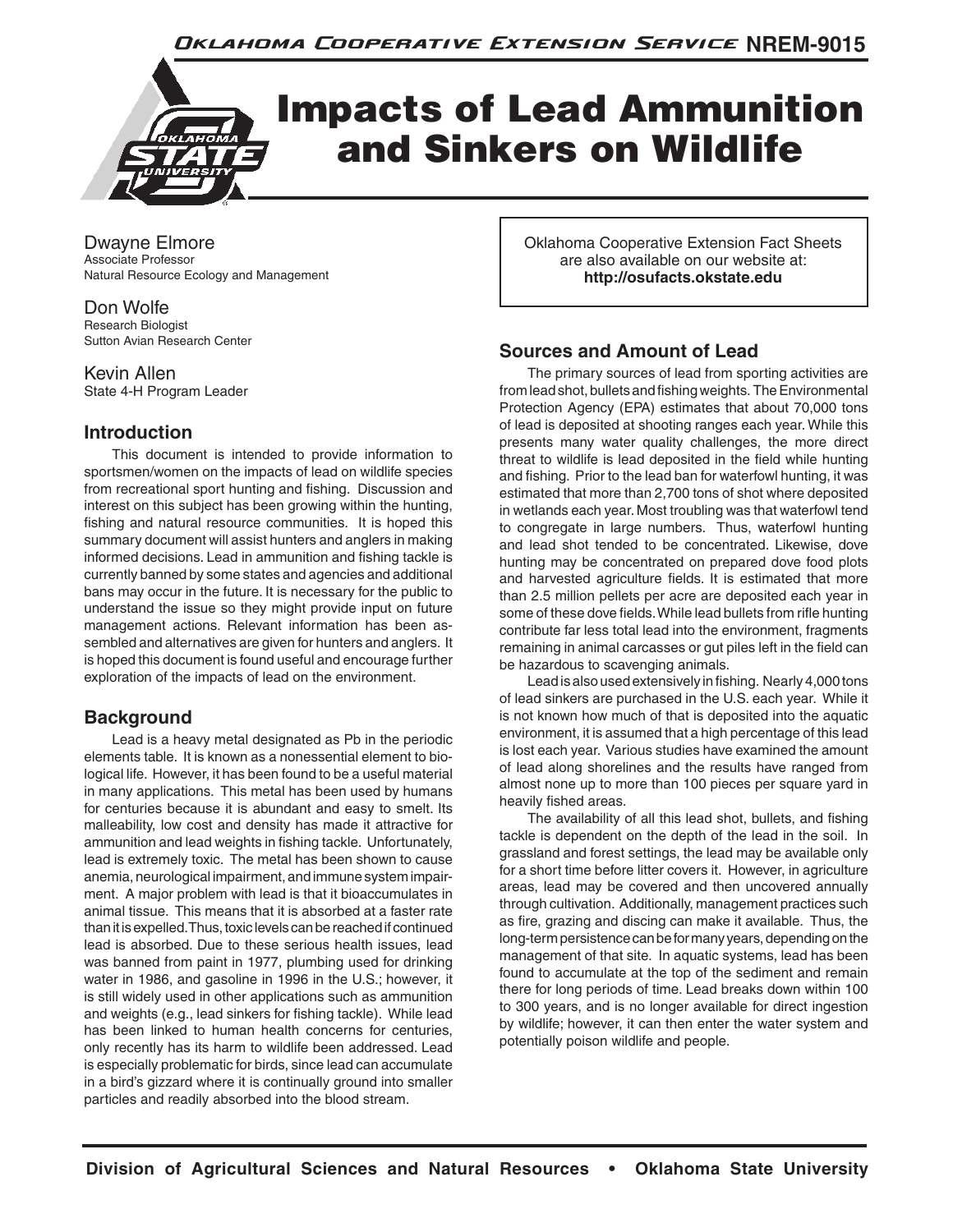## **Impacts to wildlife**

#### **Ingestion of lead by birds**

There are several ways birds can consume lead. It can be consumed in contaminated plant material, sediment or animal carcasses; it may be even be mistaken for food or grit (which is used in the gizzard to grind food). These last two examples are the most common. Incidental exposure of lead from pellets lodged in the skin or other tissue appears to be of minimal concern, as lead is not easily absorbed into the bloodstream through tissue.

The earliest records for impacts to birds involved waterfowl in the late 1800s, yet it would be several decades before the full impacts were realized. Waterfowl are particularly vulnerable to lead due to the high concentration and availability of lead shot on bare soil (prepared fields) and in shallow wetlands. As few as one or two lead pellets can kill waterfowl. Even if mortality does not occur, poisoned waterfowl have depressed activity and are more at risk of harvest or predation. Prior to the lead ban, estimates of waterfowl mortality in the U.S. ranged from 1.6 to 3.9 million birds per year. The ban on lead for waterfowl hunting has led to a 50 percent reduction of lead ingestion by waterfowl, saving an estimated 1.4 million ducks annually. One #4 lead pellet has negative impacts for three months after ingestion.

Upland game birds are also susceptible to lead poisoning. Lead impacts have been documented for virtually every species of upland game bird in the U.S., including ring-necked pheasant, northern bobwhite, chukar and wild turkey, but perhaps no other upland game bird is more at risk than the mourning dove. The primary reason for their susceptibility is the same as waterfowl—concentrated hunting. Some dove fields collect more than 2.5 million pellets per acre each year. Since the ground is often bare or nearly bare in prepared fields, lead is more available for ingestion. Also, the size shot commonly used for dove hunting is very similar to seeds consumed by the mourning dove (Figure 1). Doves have difficulty maintaining their core body temperature after ingesting lead and appear to die rapidly. As few as two pellets can kill a mourning dove,



**Figure 1. Popular shot sizes for bird hunting is similar in size to many preferred game bird foods. Clockwise from top left, #6 lead shot, #8 lead shot, wooly croton seed and Pennsylvania smartweed seed.**



**Figure 2. Lead shot ingested by mourning doves is apparent in these X-ray images. Note the bright areas indicating the dense lead shot** (Courtesy of Missouri Department of Conservation).

but doves often consume multiple pellets (Figure 2). Chukar may also be susceptible to ingestion of lead because they frequently use water sources where concentrated shooting can occur. Additionally, the vegetation community that chukar inhabit typically consists of a high amount of bare ground. Research in Utah has demonstrated that up to 11 percent of wild chukar have lead exposure and as few as one lead pellet can kill a chukar. While it is known that lead is consumed by many species of upland game birds, information on the population effects of lead ingestion for most species is lacking. Further, there is little known about the impacts of lead on passerine bird species (e.g., sparrows, thrushes, etc.), but it is likely that lead is most detrimental to species that forage on the ground.

Lead ingestion is not limited to shot; fishing tackle is also a concern for some aquatic birds. Swans, geese, ducks, pelicans and loons have died from lead poisoning. Lead tackle under 2 ounces is most often consumed. Loons probably ingest the lead incidentally as they are eating bait off broken fishing lines. Some studies have found that about half of all loon mortalities were due to lead poisoning. Swans all over the world also have high mortalities from lead. In fact, 90 percent of the mortality of some mute swan populations in Britain was due to lead poisoning from fishing tackle.

### **Raptor and Scavenger Impacts**

Consumption of lead shot, bullets or bullet fragments has been a major mortality cause for imperiled birds of prey and scavengers. For example, through 1996, there were five different states where at least 20 bald eagles died from ingesting lead from carcasses. This is a continual problem for the endangered California condor in California, Utah and Arizona, where strategies to reduce lead poisoning may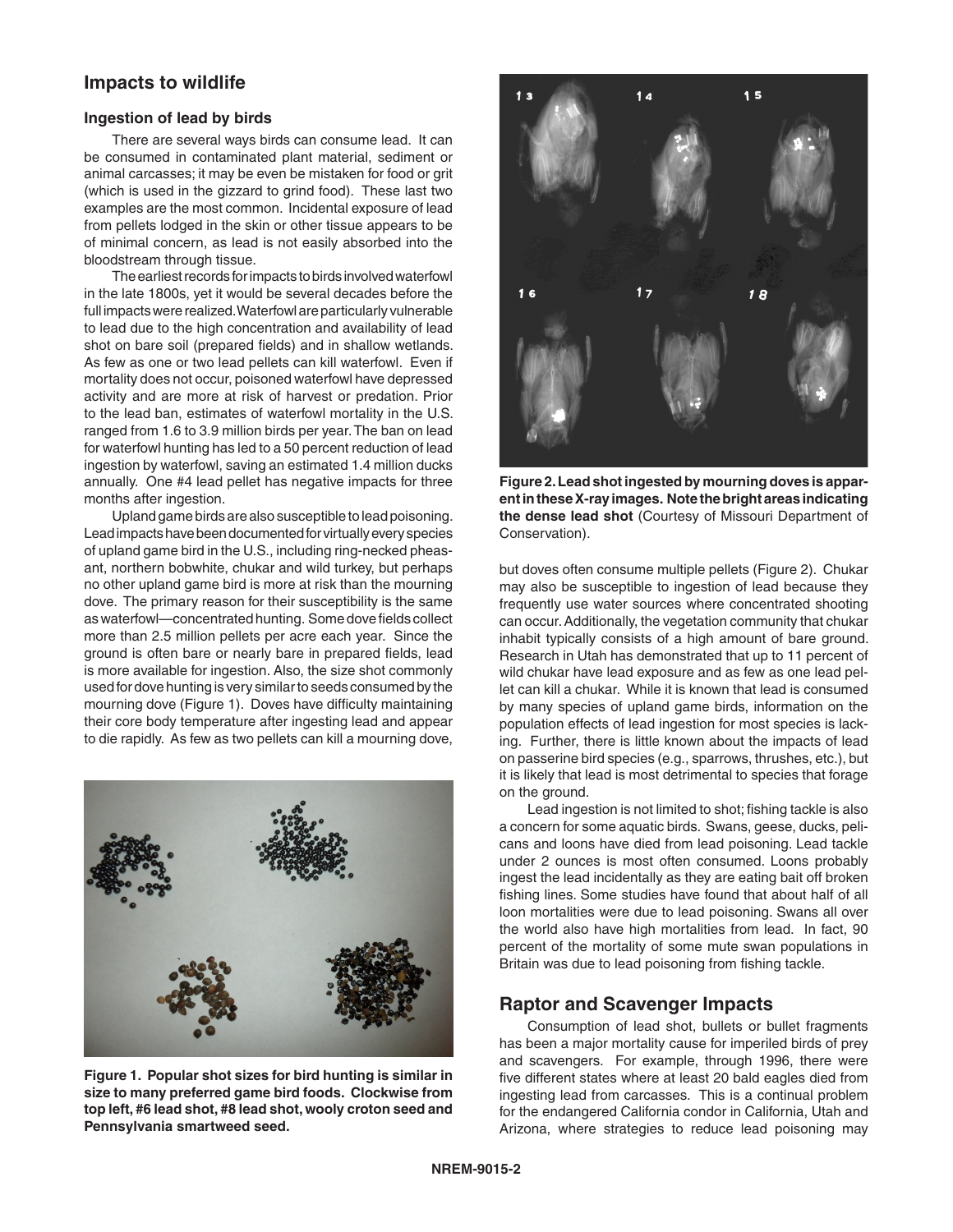include capturing birds to cleanse lead from the blood, or having both mandatory and voluntary "no lead" zones for big game hunting. One strategy that has proven successful in Arizona and Utah is issuing vouchers for free copper ammunition to license holders, and encouraging hunters to remove potentially contaminated gut piles from the field. Any unrecovered or wounded animal shot with lead ammunition could potentially cause lead poisoning mortality of a bird of prey. Lead poisoning can also occur in scavenging mammals such as coyotes, wolves and foxes, but because mammals pass lead pieces through their digestive system rather quickly, it is not usually fatal.

### **Alternatives to lead**

Just as nontoxic alternatives have been available for waterfowl hunters for decades, there are now readily available alternatives for upland gamebird hunting and big game hunting. Copper or brass bullets are now readily available in virtually every rifle and handgun caliber. While slightly more expensive than solid lead or lead core bullets, ballistics are similar or better, and weight retention during penetration is usually superior. In fact, the U. S. military is in the process of making a transition to non-lead ammunition. Additionally, frangible bullets, composed of densely packed non-lead alloy powders, some with copper jackets and some unjacketed, are widely used now for law enforcement and personal defense, and are available in some hunting calibers as well. These frangible bullets also have the obvious advantage that there is little or none of the projectile remaining resulting from complete penetration or ricochet. For shot, various alloys of tungsten and bismuth shot are available, but steel shot has been the most popular choice due to lower costs and higher availability. The main things to know when using steel shot is to use larger shot (because it is less dense than lead) and a more open choke (because it does not deform like lead). General recommendations are as follows:

- 1) Go up two shot sizes to achieve similar effectiveness. For example, if you typically shoot # 8 lead, change to # 6 steel.
- 2) Use a slightly heavier load. For example, if you typically use 1 oz. lead loads, use 1 1/8 oz. when shooting steel. This will adjust for the decreased pellet count associated with increased shot size (see Table 1).
- 3) Use a more open choke. For example, if you would typically use a modified choke for lead shot, change to an improved cylinder or skeet choke for steel.
- 4) Pattern your gun to determine the best choke/shot size/ shot weight combination for your needs.
- 5) Avoid shooting steel shot through old guns or really tight chokes, which could cause barrel damage.
- 6) Table 1 should serve as a good starting point.

Some hunters are concerned about the cost of using nontoxic shot. While premium steel and alloy loads can cost considerably more than lead shot, some steel loads are priced comparably to lead. There are also many nontoxic alternatives for lead fishing weights. Metals such as steel, brass, and tungsten are produced in an array of sizes and types. Steel and brass are less dense than lead, thus the size for an equivalent weight will be larger. Tungsten is actually denser than lead. However, none of these alternatives are as pliable as lead.

**Table 1. Nontoxic equivalents for common lead shot sizes.**

| Lead |          |         | Recommended Steel<br>Equivalent |          |         |
|------|----------|---------|---------------------------------|----------|---------|
| Size | Shot wt. | Pellets | Size                            | Shot wt. | Pellets |
| 4    | 1        | 135     | 2                               | 11/8     | 141     |
| 4    | 11/8     | 152     | 2                               | 1/4<br>1 | 156     |
| 4    | 11/4     | 169     | 2                               | 13/8     | 170     |
| 5    | 1        | 170     | 3                               | 11/8     | 175     |
| 5    | 11/8     | 191     | 3                               | 11/4     | 194     |
| 6    | 7/8      | 203     | 4                               | 1        | 189     |
| 6    | 1        | 232     | 4                               | 11/8     | 212     |
| 6    | 11/8     | 251     | 4                               | 11/4     | 237     |
| 6    | 11/4     | 276     | 4                               | 13/8     | 260     |
| 7.5  | 7/8      | 302     | 5                               | 1        | 243     |
| 7.5  | 1        | 345     | 5                               | 11/8     | 274     |
| 7.5  | 11/8     | 388     | 5                               | 11/4     | 304     |
| 7.5  | 11/4     | 431     | 5                               | 13/8     | 334     |
| 8    | 7/8      | 358     | 6                               | 1        | 314     |
| 8    | 1        | 409     | 6                               | 11/8     | 335     |
| 8    | 11/8     | 461     | 6                               | 11/4     | 394     |
| 8    | 11/4     | 511     | 6                               | 13/8     | 433     |

At one time, there were close to 400 lead smelting plants in the U.S., but in December 2013, the last lead smelting plant in the U. S., Missouri's Doe Run plant, was closed by the Environmental Protection Agency. This does not mean we will suddenly experience a lead shortage, as vast stockpiles of lead bullion exists, and newer smelting plants that can meet the strict clean air guidelines set by the EPA may eventually be built to augment the couple of dozen major lead smelting plants in other countries. But, as the cost of lead inevitably rises, the production of non-toxic ammunition will likely continue its rapid ascent. Thus, in addition to the environmental concerns, the complete transformation to non-toxic ammunition may be forthcoming in the near future.

## **Current Restrictions on Lead**

In the U.S., nontoxic shot is required for all waterfowl hunting, including ducks, geese, swans and coots. Nearly half of all states have specific lead regulations beyond the federal restrictions, many requiring nontoxic shot on certain management units. Additionally, many public hunting areas have toxic shot regulations. Waterfowl Production Areas (WPA) and U.S. Fish and Wildlife Service refuges generally require nontoxic shot for hunting upland bird species because these areas are managed primarily for waterfowl, and often contain numerous wetlands. In Oklahoma, non-toxic shot is currently required for all hunting at Sequoyah National Wildlife Refuge, Washita National Wildlife Refuge, and Hackberry Flats Wetlands Wildlife Management Area, as well as portions of a number of other state wildlife management areas. Various state agencies also limit lead ammunition. For example, Nevada restricts the use of toxic shot on all Wildlife Management Areas. The limitations are put in place to prevent lead shot accumulation in and around these wetland units.

Some species-specific issues have lead to both mandatory and voluntary lead limitation. For example, areas supporting